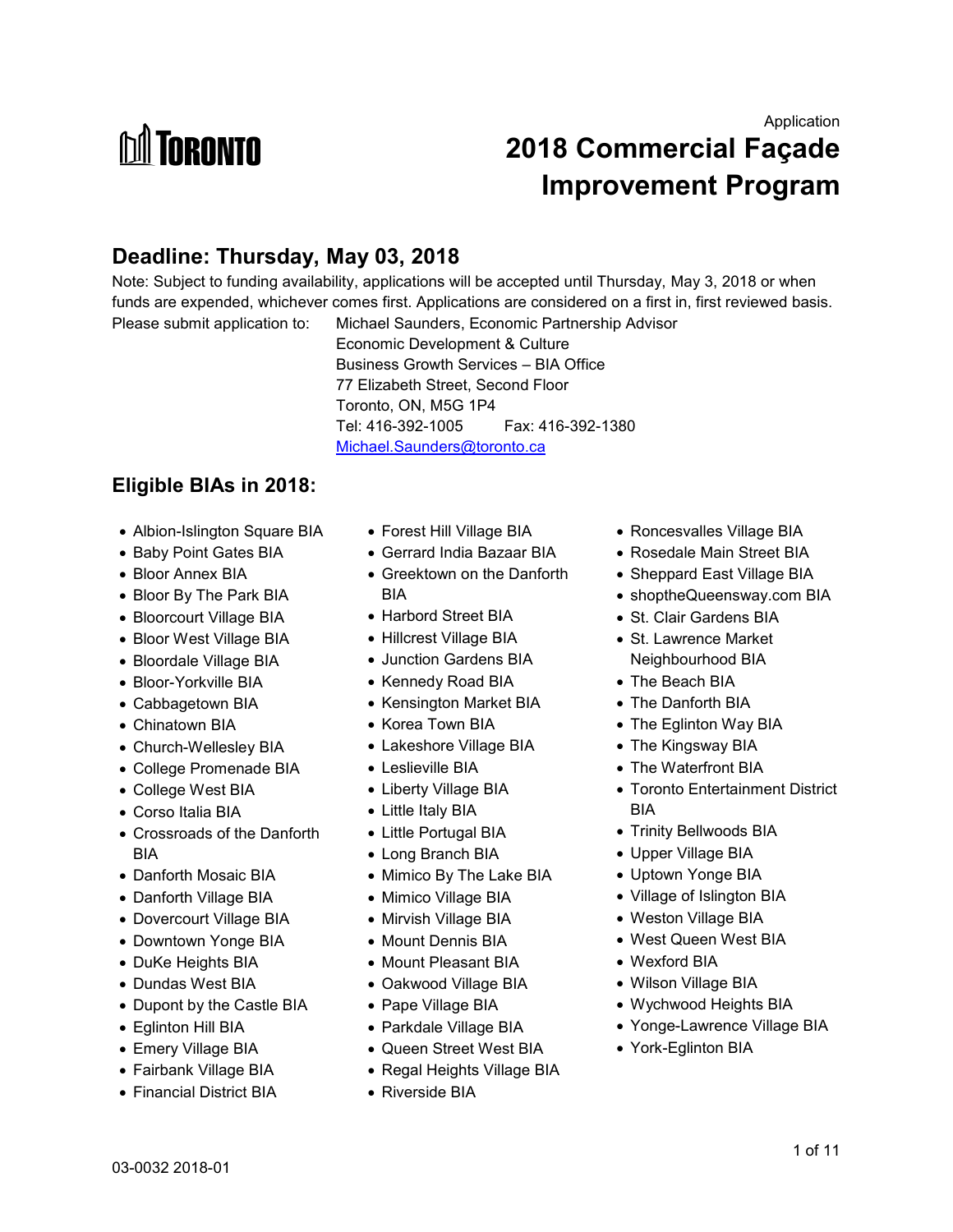## **2018 Commercial Façade Improvement Program**

This program is available to owners and tenants of buildings used for commercial purposes at street level located in eligible BIAs listed above. Under the program the City funding is equal to one-half of the costs of approved improvements to a maximum grant of \$10,000 (\$12,500 for a corner property). Applications for work totaling less than \$5,000 are ineligible. For assistance in calculating the maximum potential funding for your project, please call 416-392-1005.

#### **Applicant Business Information** (please print)

|                                                                                         | Property Address (Street Number, Street Name, Suite/Unit Number, City, Province, Postal Code): |
|-----------------------------------------------------------------------------------------|------------------------------------------------------------------------------------------------|
| <b>Registered Property Owner:</b>                                                       |                                                                                                |
| <b>Applicant Name:</b>                                                                  |                                                                                                |
| Applicant Mailing Address (Street Number,<br>Street Name, Suite/Unit Number, City/Town, | Telephone Number:                                                                              |
| Province, Postal Code):                                                                 | Email:                                                                                         |
|                                                                                         | Please select:                                                                                 |
|                                                                                         | Business Owner<br>□ Property Owner<br><b>Both</b><br>□<br>П                                    |
| Assessment Roll No:                                                                     |                                                                                                |
| Name of BIA:                                                                            |                                                                                                |

#### **Program Guidelines**

Please read the Guidelines below carefully and direct any questions to the Economic Partnership Advisor (416-392-1005). Decisions regarding eligible work and grant amounts, and other program considerations, are subject to final decision by the Manager, BIA Office.

- 1) The Commercial Façade Improvement Program is available only to improve the façade (face) of commercial and industrial properties in the eligible BIA areas listed on page one of this application package. The program is not to cover maintenance costs of existing building façade elements.
- 2) Eligible properties must have a commercial use at grade at the front of a building facing a public road.
- 3) Places of worship, institutional buildings, and residential buildings are ineligible for the program.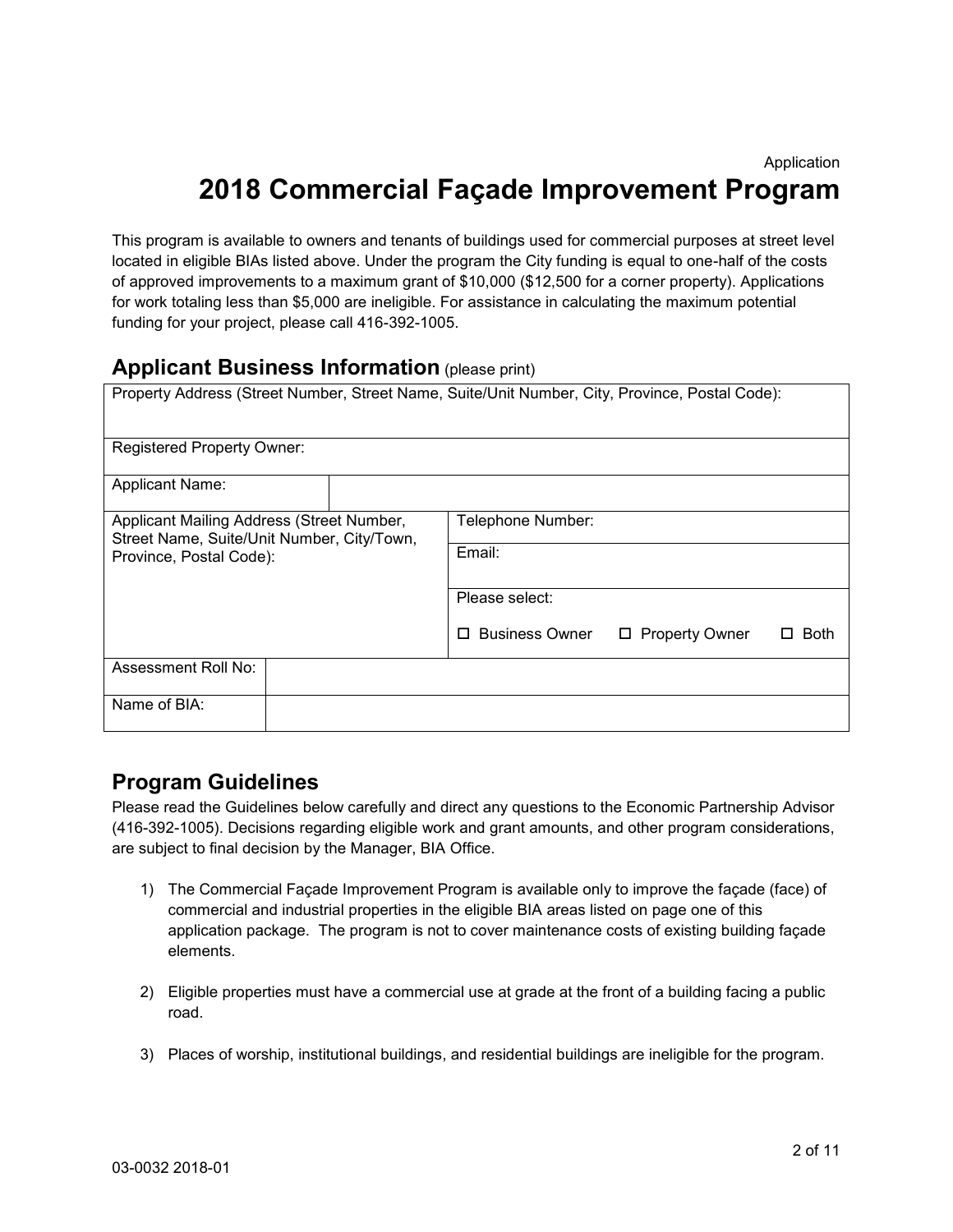- 4) Properties with outstanding infractions and or work orders from City of Toronto Municipal Licensing and Standards are ineligible until all outstanding infractions and work orders are resolved, and properties with outstanding municipal taxes and or levies are ineligible until the outstanding taxes and levies are paid.
- 5) Stucco work, door and window banners, door and window decals and painting of brick are ineligible and should not form part of the submitted application.
- 6) The cost of an accredited design professional (architect or architectural technologist) may be included as a component of eligible grant expenses. Reimbursable expenses for these design services will not exceed 10% (ten per cent) of the total eligible grant.
- 7) Applications must include a minimum of three (3) of the eligible façade improvements listed below:
	- a) Brick cleaning treatments such as power washing
	- b) Re-pointing of brick masonry
	- c) Exterior painting (not including painting of brick) as part of other façade improvements
	- d) Replacement of doors or windows (on any level on the front facade of the building)
	- e) Replacement or repair of cornice, parapets and other architectural features
	- f) Installation or replacement of awnings or canopies
	- g) Installation and improvement of signage
	- h) Installation or upgrading of exterior lighting features
	- i) Redesign of storefront
	- j) Installation of wheelchair ramps
	- k) Other improvements as agreed to by the Manger, BIA Office.
- 8) Commercial Façade Improvement Grants are allocated on the basis of individual property ownership, with one grant per property parcel owner. Adjoining business premises under the same ownership are eligible for only one grant. For example, if there are two or more adjacent or attached store fronts which are owned by the same owner or company, under the Program this is considered as one property, and is eligible for one grant. If needed, please refer any questions to staff on this or other grant details.
- 9) Under the Program, a corner property must be located immediately adjacent to the intersection of two public roads within the eligible BIA area. Buildings adjacent to driveways, public or private laneways are not corner properties.
- 10) To obtain grant approval and commence work under the Program, the property owner must receive, sign and return the "Letter of Understanding" issued by the Manager, BIA office. Work already begun or completed on the property prior to this occurrence is ineligible.
- 11) Two quotes covering each component of the proposed work must be submitted with the application. Applicants are permitted to submit two quotes from each of two contractors that cover all components of the work. (Using one contractor for all the components of the work can be more effective and efficient because the contractor assumes responsibility to organize and coordinate the different trades and components of the work).
- 12) Incomplete applications will not be reviewed.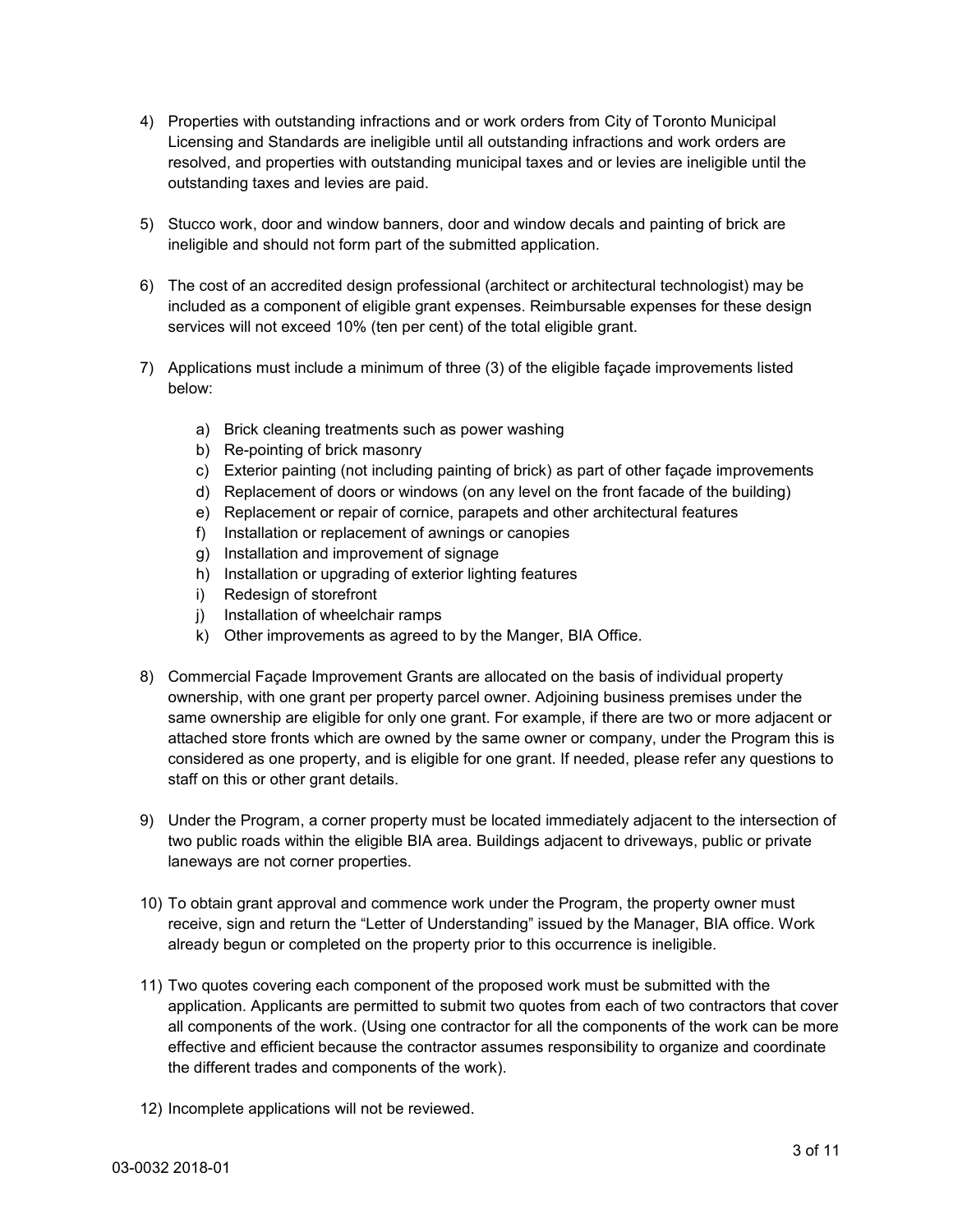- 13) Applications received after the deadline, or when there are no longer any funds available, will not be reviewed.
- 14) The owner of a property that was the subject of the maximum façade improvement grant in the previous 10 years is ineligible to apply for that property.
- 15) Applicants must determine if the property is listed in the City's inventory of heritage properties. (See page 8).

#### **Estimated Cost of Proposed Facade Improvements**

Attach either two independent detailed contractor estimates for each component of the work, or two estimates covering all of the components of the work. The quotes must be for the same scope of work. Funding will be awarded on the basis of the lowest bid.

| Name of the Contractor/<br>Subcontractor with<br>lowest bid:                |    |
|-----------------------------------------------------------------------------|----|
| Amount                                                                      | \$ |
| Name of the Contractor/<br>Subcontractor with 2 <sup>nd</sup><br>lowest bid |    |
| Amount                                                                      | \$ |

#### **Please attach copies of estimates to this page.**

#### **Permission to Photograph or Video Building Facade**

I/We authorize and hereby grant permission to the City of Toronto to photograph and / or videotape the subject building facade, and / or to use and / or permit others to use information from the aforementioned images and videotapes in educational and promotional activities of the City of Toronto without compensation.

\_\_\_\_\_\_\_\_\_\_\_\_\_\_\_\_\_\_\_\_\_\_\_\_\_\_\_\_\_\_\_\_\_\_\_\_ \_\_\_\_\_\_\_\_\_\_\_\_\_\_\_\_\_\_\_\_\_\_\_\_\_\_\_\_\_\_\_\_

Owner(s) Name (Print) Signature of Owner(s)

Date (yyyy-mm-dd): \_\_\_\_\_\_\_\_\_\_\_\_\_\_\_\_\_\_\_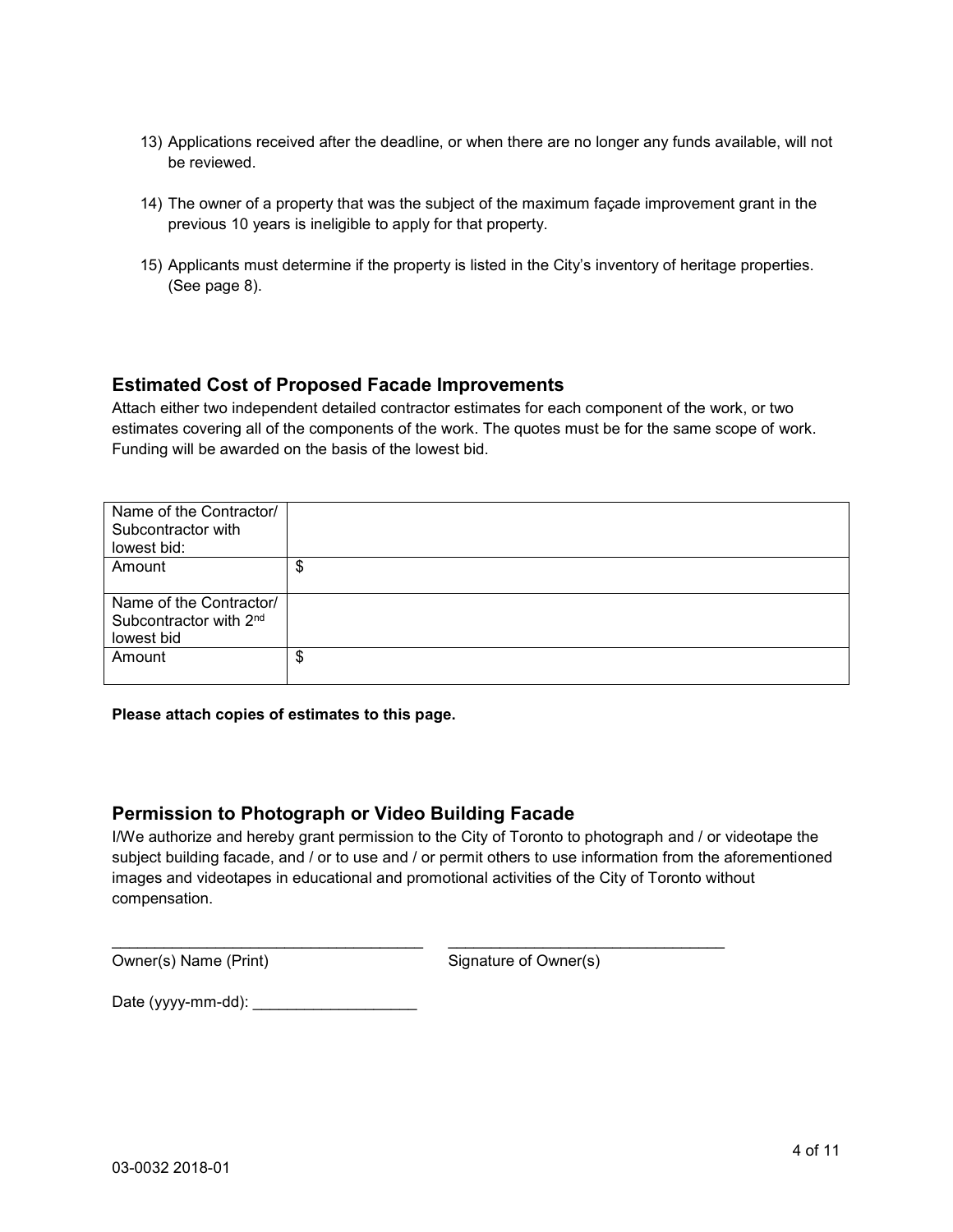### Application **2018 Commercial Façade Improvement Program**

## **Description and Scope of Proposed Improvements (bullet form)**

Please place photograph of existing façade here.

NOTE: The photograph of the property attached to this form may be reproduced in City of Toronto publications/ material, including marketing and promotional materials and the City of Toronto official website.

 $\ddotsc$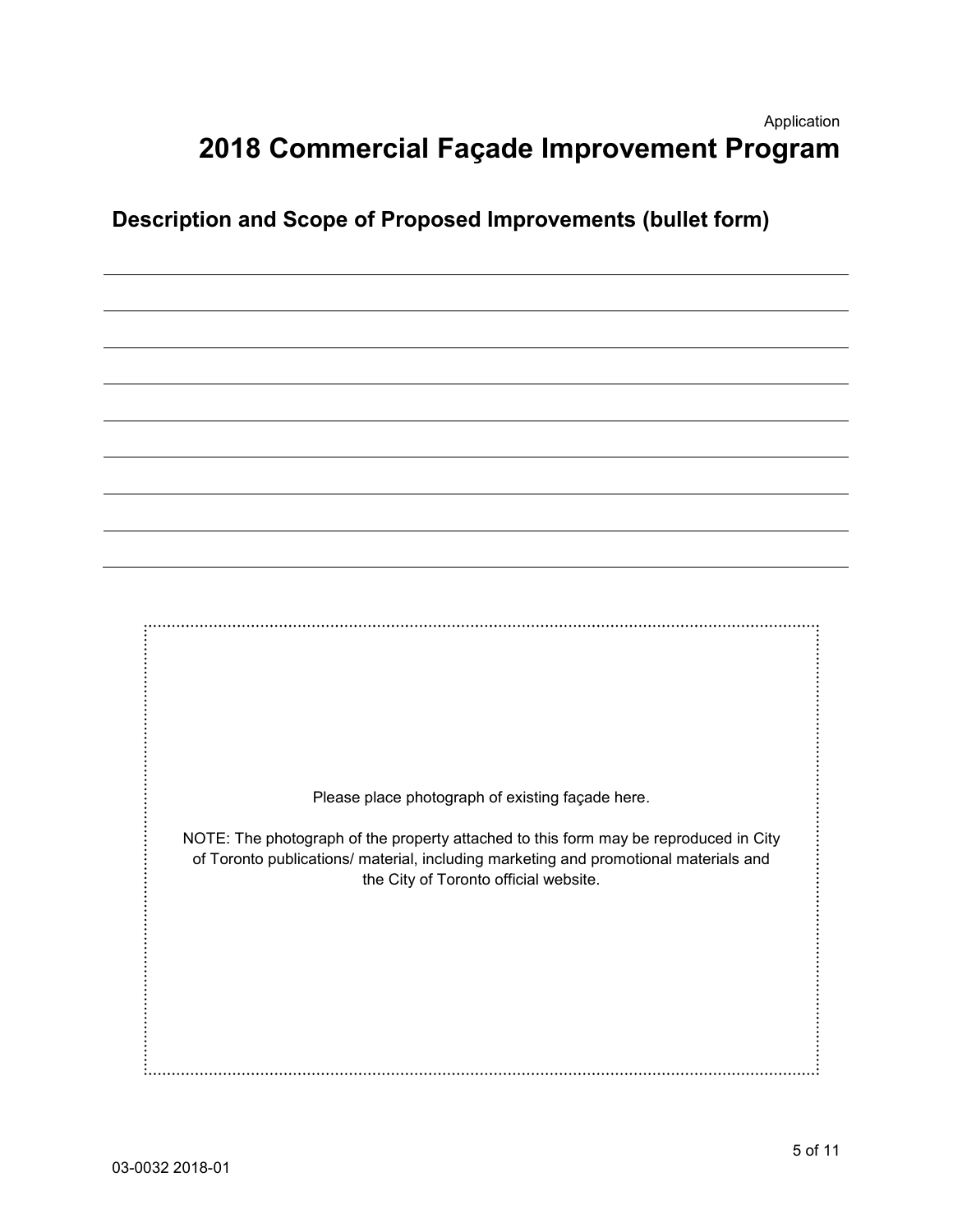٦

## **2018 Commercial Façade Improvement Program**

#### **Description and Scope of Work of Proposed Improvements**

- Provide notes on the drawing or photo to show what areas of the façade are to be cleansed, repaired, painted, rebuilt, resurfaced, etc.
- Indicate what fixtures are being replaced such as new windows, doors, signage, lighting or awnings
- If you need additional space for description please use the reverse of this page.

Г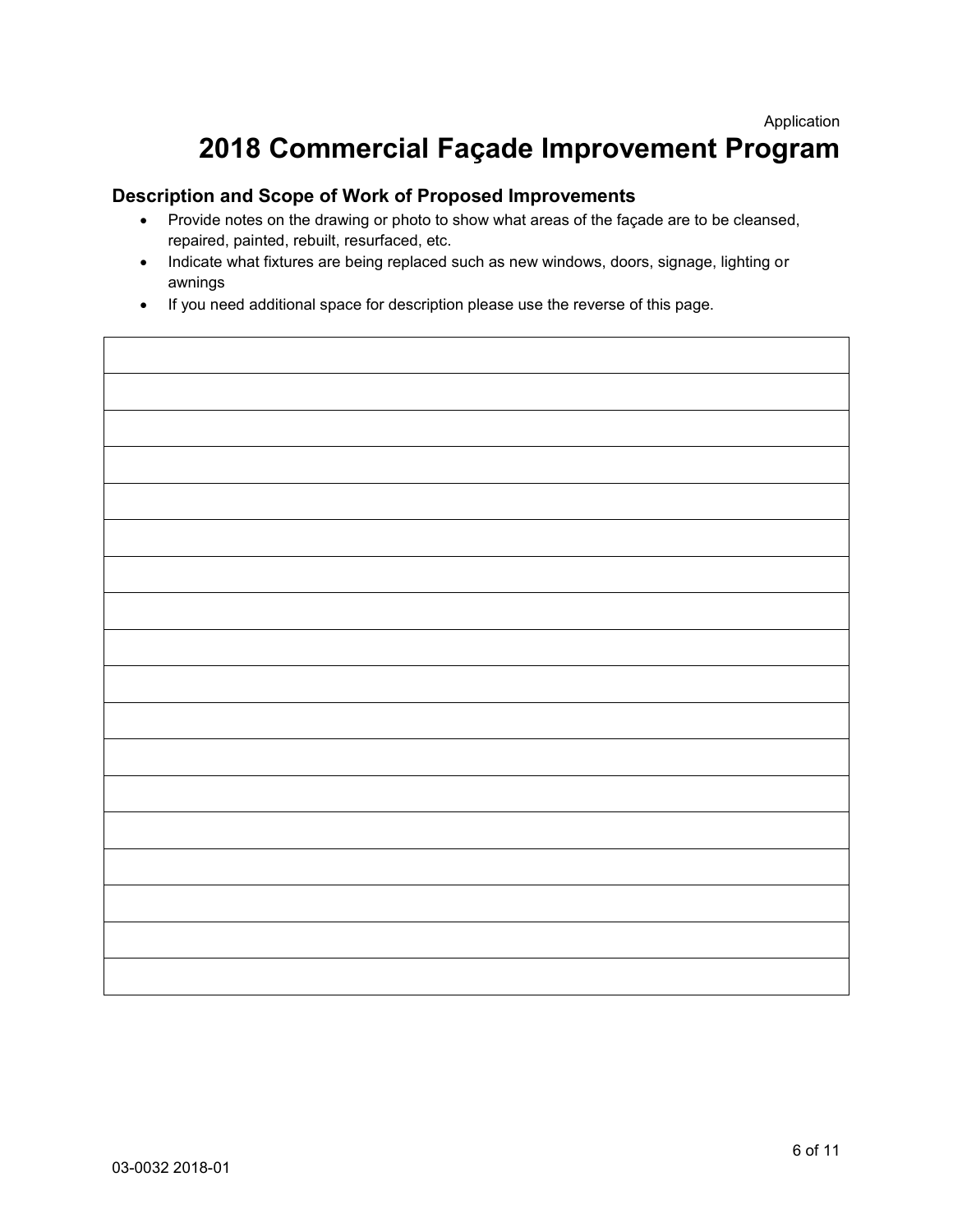## **2018 Commercial Façade Improvement Program**

#### **Description and Scope of Work of Proposed Improvements (cont'd)**

 Please place a detailed drawing or sketch of the proposed façade in the box below or show proposed façade improvements on a building photo with a colour marker.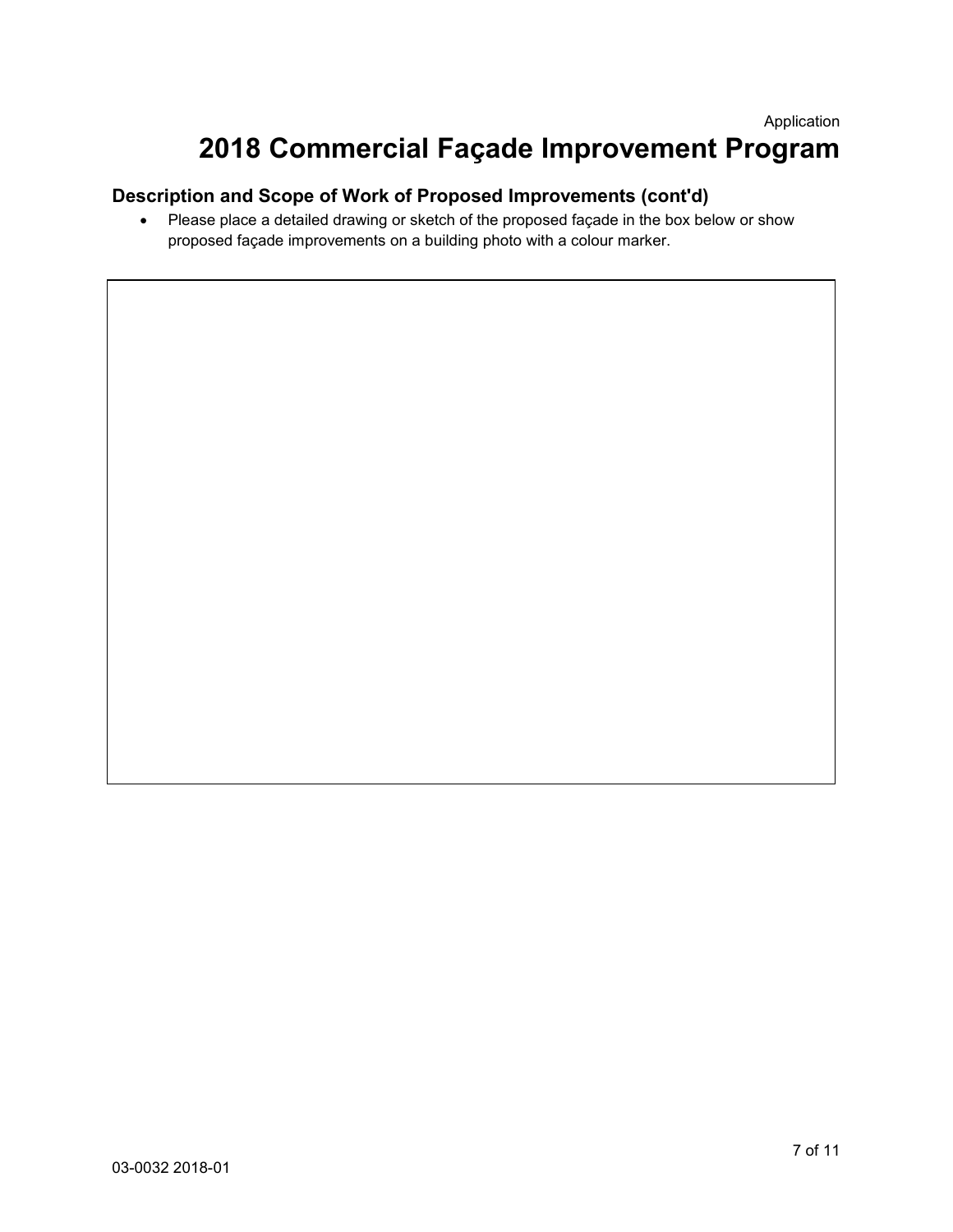Application

## **2018 Commercial Façade Improvement Program**

#### **Property Heritage Status**

- 1. Applicants must determine if the property is included on the City's Inventory of Heritage Properties. To determine if the property is listed or designated, first visit the web site [www.toronto.ca/heritage-preservation](http://www.toronto.ca/heritage-preservation) or call 416-392-1975.
- 2. Answer the following question by checking the appropriate box below:

Is the property included on the City's Inventory of Heritage Properties?

 $Yes \Box No \Box$ 

- 3. If the answer to the above question is "No", then no further action is required.
- 4. If the answer to the above question is "Yes", you must contact the City's Heritage Preservation Services (HPS) to obtain a review of the proposed scope of work prior to obtaining quotes from contractors. The scope of work for heritage buildings must include the following:
	- a. A clear description of the project including proposed conservation methods and techniques, accompanied by specifications and/or architectural drawings. (Note: an architect or an architectural technologist can prepare the scope of work/specification and the cost of this service is an eligible expense; see page 3, item 6.)
	- b. Recent photographs providing an overall view of the main façade.
	- c. Recent photographs clearly illustrating the areas of the building that are the subject of the proposed work, e.g. photographs of masonry units, windows/doors, etc.
- 5. To arrange a review by HPS staff of the scope of work, contact Reynold Caskey at telephone number 416 338-3122 or email him a[t Reynold.Caskey@toronto.ca](mailto:Reynold.Caskey@toronto.ca) for applications east of Yonge Street, and contact Kristen Flood at telephone number 416-338-2957 or email her at Kristen. Flood@toronto.ca for applications west of Yonge Street. HPS staff must sign in the space provided beneath the solid line on this page to certify their review and approval of the proposed scope of work. The HPS staff member must also initial page 5 of the application, "Description and Scope of Proposed Improvements".
- 6. If required, Building Permit application drawings must also be approved and stamped by HPS staff.

#### **For Heritage Preservation Services Staff Only**

The scope of work for the property with municipal address **we are all the scope of work for the property with municipal address** reviewed and approved by HPS staff.

 $\overline{\phantom{a}}$  , and the contribution of the contribution of the contribution of the contribution of the contribution of the contribution of the contribution of the contribution of the contribution of the contribution of the

\_\_\_\_\_\_\_\_\_\_\_\_\_\_\_\_\_\_\_\_\_\_\_\_\_\_\_\_\_\_\_\_\_\_\_\_\_\_\_\_\_\_\_\_\_\_\_\_\_\_\_\_\_\_\_\_\_\_\_\_\_\_\_\_\_\_\_

(Name of HPS Staff)

(Date)

The HPS staff member who reviewed the scope of work must also initial and date page 5 of the application, "Description and Scope of Proposed Improvements".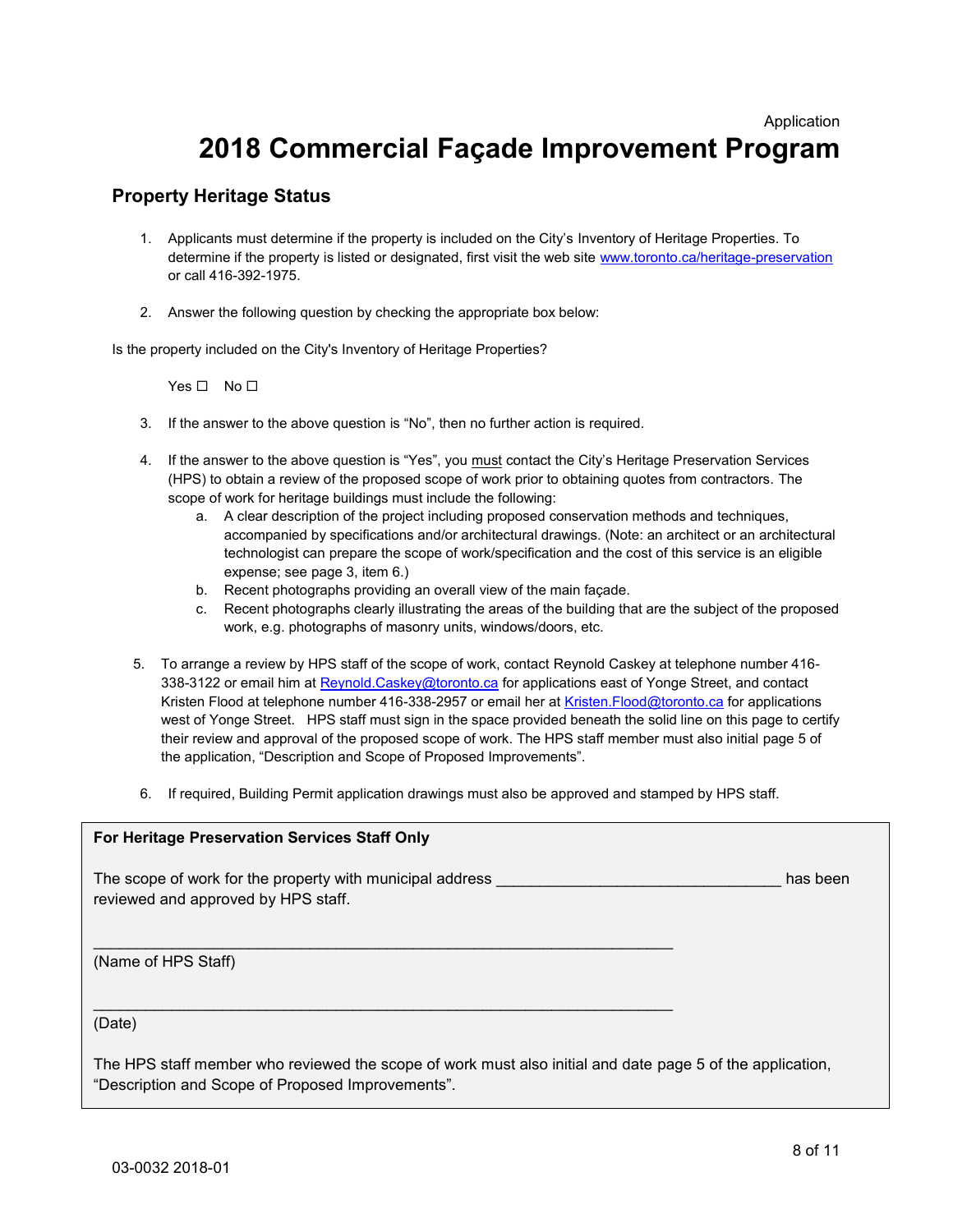# **M** TORONTO

## **Declaration of Compliance with Anti-Harassment/Discrimination Legislation & City Policy**

Organizations/individuals in Ontario, including the City of Toronto, have obligations under the Ontario Human Rights Code, the Occupational Health and Safety Act, the Employment Standards Act, the Accessibility for Ontarians with Disabilities Act, the Criminal Code of Canada and the Charter of Rights and Freedoms. In addition, the City of Toronto also has policies that prohibit discrimination on the additional grounds of political affiliation or level of literacy, subject to the requirements of the Charter. Organizations are required to have and post policies, programs, information, instruction, plans and/or other supports, and an appropriate internal process available to their employees and service recipients to prevent, address and remedy discrimination, racism, harassment, hate and inaccessibility complaints under the applicable legislation and including the additional grounds of discrimination prohibited under City policy. Individuals are obliged to refrain from harassment/hate activity.

The City of Toronto requires all organizations and individuals that contract with the City to sign the following Declaration of Compliance with Anti-Harassment/Discrimination Legislation & City Policy. This Declaration must be signed by your organization and submitted with the contract or Letter of Understanding. The name of your organization and the fact that you have signed this declaration may be included in a public report to City Council.

**Declaration: I/we uphold our obligations under the above provincial and federal legislation. In addition, I/we uphold our obligations under City policies which prohibit harassment/discrimination on a number of grounds including political affiliation and level of literacy.** 

**WHERE LEGALLY MANDATED I/we have in place the necessary policies, programs, information, instruction, plans and/or other supports that are consistent with our obligations, and I/we have an internal process available to my/our employees and service recipients to prevent, address and remedy discrimination, racism, harassment, hate and inaccessibility complaints. I/we agree that I/we shall, upon the request of the City, provide evidence of the policies, programs, information, instruction, plans and other supports and an appropriate internal complaint resolution process required under this Declaration which is sufficient to allow the City to determine compliance. I/We acknowledge that failure to demonstrate compliance with this declaration to the satisfaction of the operating Division, in consultation with the City Solicitor, may result in the termination of the contract.** 

 $\overline{a}$ **Name of Vendor or Name of Grant Applicant** (Organization or Individual)**:**  Complete Address: Email Email Email Address: Tel. No.\_\_\_\_\_\_\_\_\_\_\_\_\_\_\_\_\_ Postal Code: Fax No. 2012 12:00:00 Postal Code: Fax No. Name of Signing Officer or Name of Applicant (Name – *please print*): Position: Signature: Date: *Authorised Signing Officer or Individual* 

Multilingual Services: 311 and TTY 416-338-0889



For Office Use Only

For Office Use Only

Group/Vendor/Individual Name: Date:

Group/Vendor/Individual Name:

Date: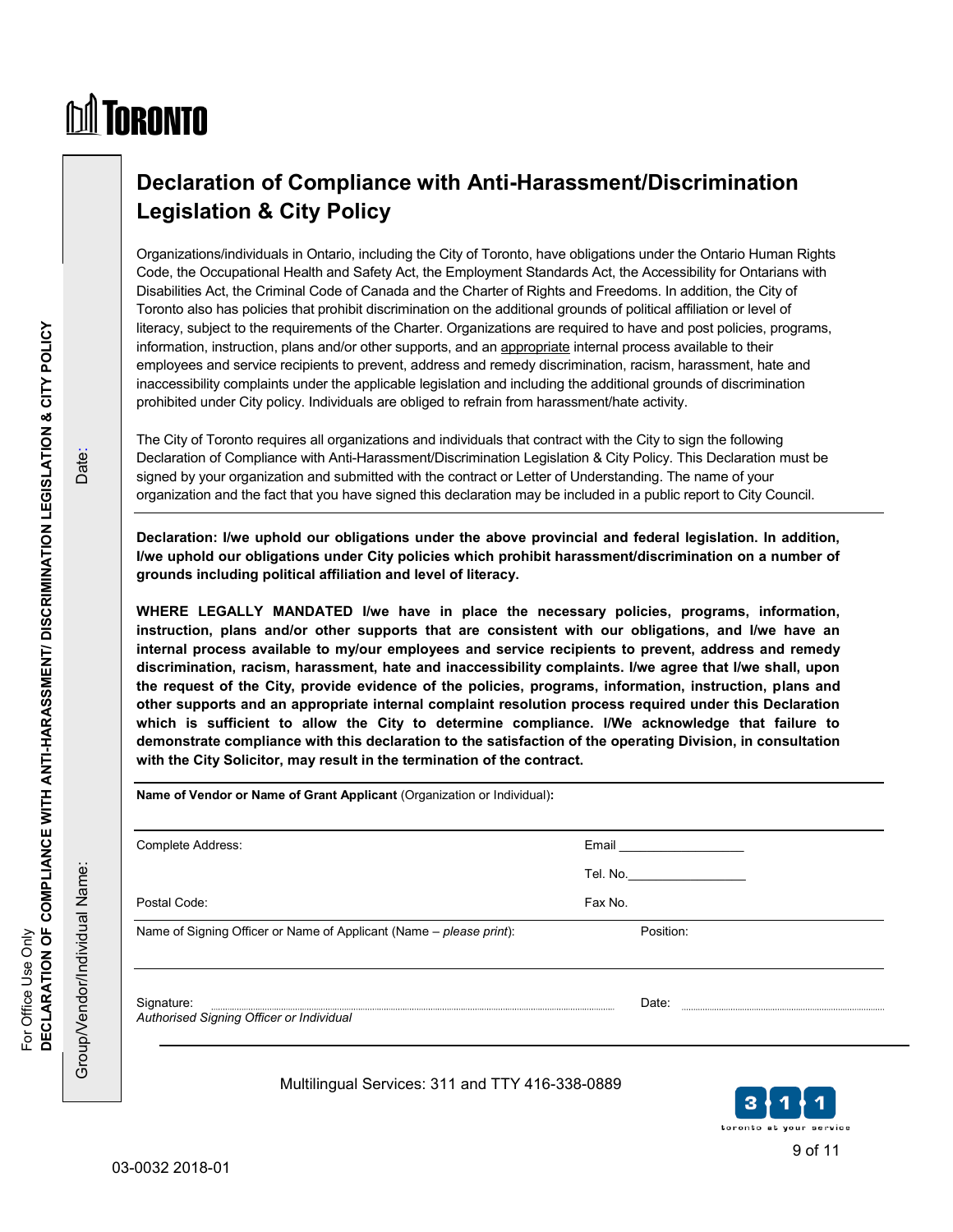### Application **2018 Commercial Façade Improvement Program**

#### Letter of Application **Communist Construction** Grant Recipients (Organization)

I/We are the owner(s) of the property at \_\_\_\_\_\_\_\_\_\_\_\_\_\_\_\_\_\_\_\_\_\_\_\_\_\_\_\_\_\_\_\_\_\_\_\_\_\_\_\_\_\_\_\_\_.

I/We attach a copy of the most recent registered deed for the property as proof of ownership.

I/We certify that all property taxes and other amounts owing to the City are fully paid and not in arrears.

Or

I/We are the tenants of the property at each of the state of the property at the state of the state of the state of the state of the state of the state of the state of the state of the state of the state of the state of th have attached a "No Objection" letter to the proposed façade improvements from the property owner and the same letter from the property owner shall confirm the person or corporation receiving the grant if the work is approved and satisfactorily completed, and that all property taxes and other amounts owing to the City are fully paid and not in arrears.

I/We attach a copy of the articles of incorporation of the corporation (if a corporation).

I/We apply for funding in the amount of \$\_\_\_\_\_\_\_\_\_\_\_\_\_\_\_\_\_ for the purposes of commercial façade improvements to the building at  $\blacksquare$ 

I/ We agree that if program funding is approved a Letter of Understanding will be executed and returned to the City.

I/We certify that the building façade has been inspected and complies with the Ontario Building Code, City by-laws and all applicable law.

I/We will obtain all necessary permits required for or in respect of the façade improvements.

I/We will ensure that the improvements will be carried out in accordance with the Building Code, City of Toronto By-laws, and all other applicable law.

I/We will provide proof of payment to any contractors i.e. photocopies of all invoices stamped 'paid' relating to the façade improvements.

I/We acknowledge that the completed façade improvements are subject to inspection by the City.

\_\_\_\_\_\_\_\_\_\_\_\_\_\_\_\_\_\_\_\_\_\_\_\_\_\_\_\_\_\_\_\_\_\_\_ \_\_\_\_\_\_\_\_\_\_\_\_\_\_\_\_\_\_\_\_\_\_\_\_\_\_\_\_\_\_\_\_\_\_\_\_\_\_\_\_\_\_\_\_\_ Date (yyyy-mm-dd) Signature of Owner(s)  $\frac{1}{2}$  ,  $\frac{1}{2}$  ,  $\frac{1}{2}$  ,  $\frac{1}{2}$  ,  $\frac{1}{2}$  ,  $\frac{1}{2}$  ,  $\frac{1}{2}$  ,  $\frac{1}{2}$  ,  $\frac{1}{2}$  ,  $\frac{1}{2}$  ,  $\frac{1}{2}$  ,  $\frac{1}{2}$  ,  $\frac{1}{2}$  ,  $\frac{1}{2}$  ,  $\frac{1}{2}$  ,  $\frac{1}{2}$  ,  $\frac{1}{2}$  ,  $\frac{1}{2}$  ,  $\frac{1$  $\overline{\phantom{a}}$  , and the contract of the contract of the contract of the contract of the contract of the contract of the contract of the contract of the contract of the contract of the contract of the contract of the contrac Corporation Name (if applicable)  $\overline{\phantom{a}}$  , and the contract of the contract of the contract of the contract of the contract of the contract of the contract of the contract of the contract of the contract of the contract of the contract of the contrac (Apply company seal, if a corporation) I/We have authority to bind the Corporation